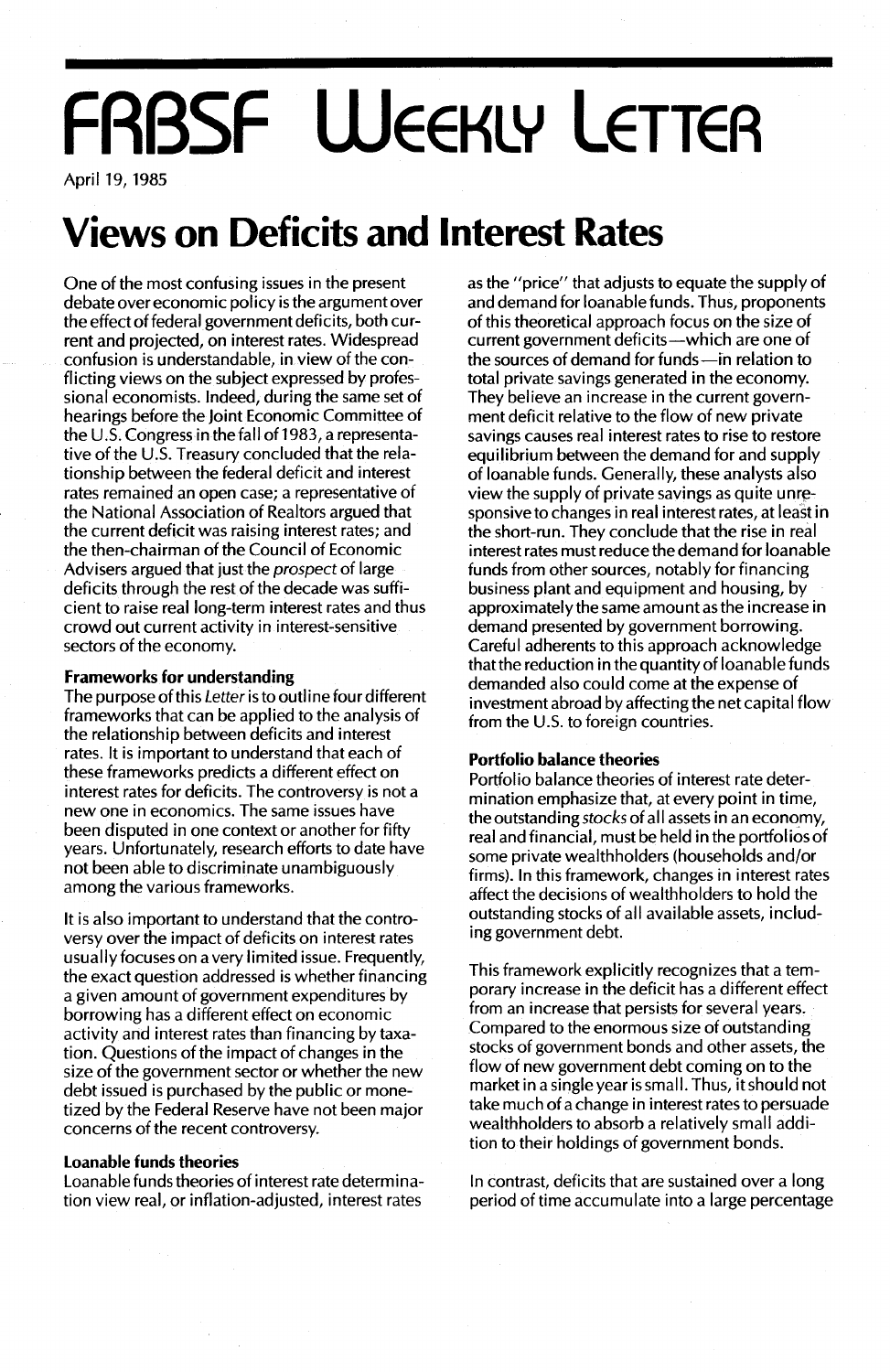## **FRBSF**

change in the stock of government debt. This ultimately will require a relatively large increase in real interest rates to induce wealthholders to absorb the cumulative deficits into their portfolios.

Thus, while loanable funds theorists predict that substantial changes in real interest rates will result from deficits that are large in comparison with current savings flows in an economy, portfolio balance theorists predict such effects only after government deficits cause significant changes in the size of the outstanding government debt relative to the total wealth of the economy.

#### Forward looking expectations

A variant of the portfolio balance theory advocated by some analysts in the current discussion over the impact of government deficits on interest rates argues that expectations of on-going deficits in the future will affect long-term interest rates in the present. This argument relies in part on the proposition that market participants understand that a continuing large deficit means that interest rates in the future will have to rise significantly to persuade investors to purchase the growing stock of government bonds outstanding.

The other part of the argument involves the term structure theory of interest rates, which argues that current long-term interest rates are a weighted average of today's short-term interest rates and expectations about future short-term yields. Thus, the prospect of large deficits over a long period into the future, which means higher short-term yields in the future even though current short-term rates are largely unchanged, is translated by the market into a higher current long-term yield.

#### Neo-Richardian theories

The starting point for the neo-Richardian view of the impact of deficit finance is the observation that the current sale of government debt requires additional taxation in the future to pay the interest costs and/or the principal when the newly issued debt matures. In this view, a decision by the government to finance current government expenditures by borrowing rather than by taxing is in reality a decision to increase taxes in the future, or, to postpone them for the present. The value

discounted to the present of the future taxes needed to service and repay the new debt liabilities equals the market value of the new debt. This is true even if the government never plans to repay its debt but plans instead to roll the debt over in perpetuity.

The argument that investors consider future tax liabilities in valuing assets is widely accepted in individual cases of certain types of securities. For example, it is generally accepted that municipal bonds, which are exempt from federal income taxation, sell at lower market yields than Treasury securities of similar maturity because of the difference in the future taxes that will have to be paid on the two types of securities.

Neo-Richardians generalize this principle from individual examples to apply to the economy as a whole. In particular, they use it to answer the question of whether wealthholders regard their holdings of government securities as contributing anything, on balance, to their wealth, or net worth position. The neo-Richardian view is that investors assume that the value of the government securities in their portfolios is offset by an implicit tax liability equal to the discounted value of the future taxes the government will have to levy to service and repay the securities.

The basic neo-Richardian position is that the offset is complete, meaning that on balance the private sector regards its holdings of government debt as contributing nothing to the sector's wealth position. A less extreme variant is that the offset is incomplete because the value of government securities derives from their unique feature as a default-free instrument as well as from the income they yield. According to this variant, the excess of the market value of government securities over the discounted value of the corresponding tax liabilities reflects the premium the market places on this feature.

If taxpayers behave according to the basic neo-Richardian view, they regard their aggregate net wealth position as unchanged when the government borrows to finance a deficit. If, in addition, the fundamental determinant of their consump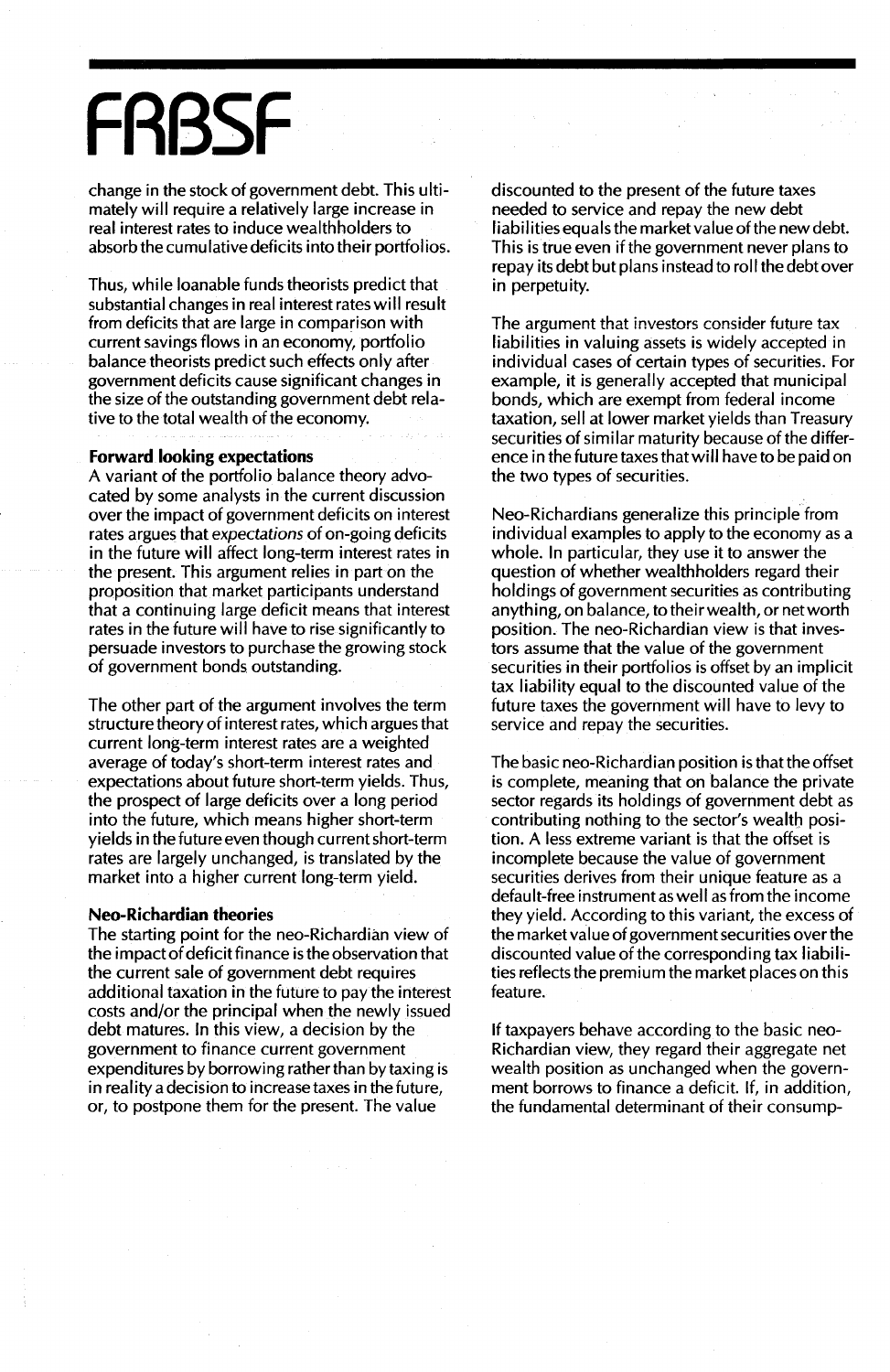tion plans is their net wealth position, a switch from financing government expenditures by taxation to financing by borrowing brings forth an increase in private savings equal to the market value of the new government debt. This occurs because the reduction in taxes increases current disposable income by the same amount, yet there is no change in private consumption expenditures because private wealth has not changed. Thus, the increase in disposable income is entirely saved. The increase in the demand for loanable funds from the extra government borrowing is therefore exactly matched by additional savings, leaving the rate of interest unchanged.

#### **Conclusion**

Much of the confusion about the impact of government deficits on interest rates and economic activity in general is the result of a failure to identify properly the theories applied in different analyses. At least four distinct theories have been used to analyze the effect of the current and prospective federal fiscal situation. They produce predictions ranging from no effect on real interest rates from debt-financed government expenditures (versus tax-financing) to significant effects on current real interest rates from any deficit that is large relative to current private savings.

At this time, economic research is still trying to discriminate among the competing frameworks, but because the elements of the various theories are not mutually exclusive, the task is a difficult one. Until a better understanding is reached on the importance of these elements in actual market behavior, predictions of the impact of government deficits on real interest rates will remain imprecise.

#### **Robert H. Rasche**

Opinions expressed in this newsletter do not necessarily reflect the views of the management of the Federal Reserve Bank of San Francisco, or of the Board of Governors of the Federal Reserve System.

Editorial comments may be addressed to the editor (Gregory Tong) orto the author ...• Free copies of Federal Reserve publications can be obtained from the Public Information Department, Federal Reserve Bank of San Francisco, P.O. Box 7702, San Francisco 94120. Phone (415) 974-2246.